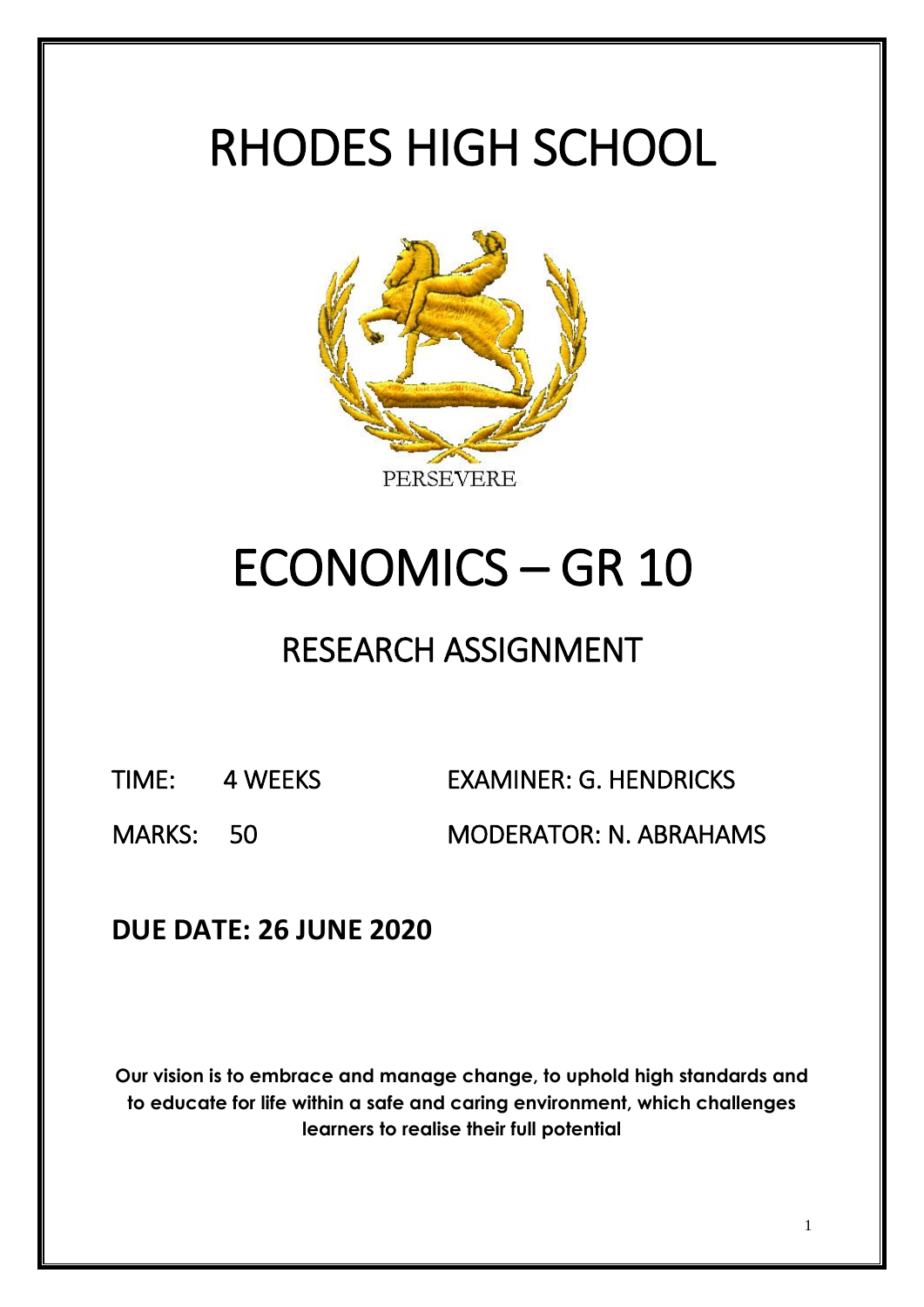"The new and ongoing Coronavirus (COVID-19) pandemic has resulted in extraordinary measures around the world to contain, slow the pace, or reduce the impact of the virus. However, COVID-19, has an enormous impact on the South African economy"

#### ESSAY TASK

*Write an essay on the impact of the Coronavirus (COVID-19) by referring to a description of the virus and the economic impact on the households, the businesses and the government.* 

#### The research assignment must meet the following minimum requirements:

- A title page
- A contents page, with page numbers
- The investigation must be presented in written form with an introduction, body and conclusion
- The text must be divided into paragraphs (Headings can be used)
- You are required to use your own words and write in full sentences. (Please note that plagiarism is not allowed).
- References and sources must be indicated (including all diagrams and pictures) Diagrams, tables and graphs must be part of the paragraph and should not be on separate pages at the back of the essay.
- A correctly set out bibliography

The project must not be more than THREE typed pages (font size 12, line spacing 1.5) or FOUR written pages, excluding the title page, content page, illustrations and bibliography

#### The research project could include:

- graphs
- charts
- diagrams
- tables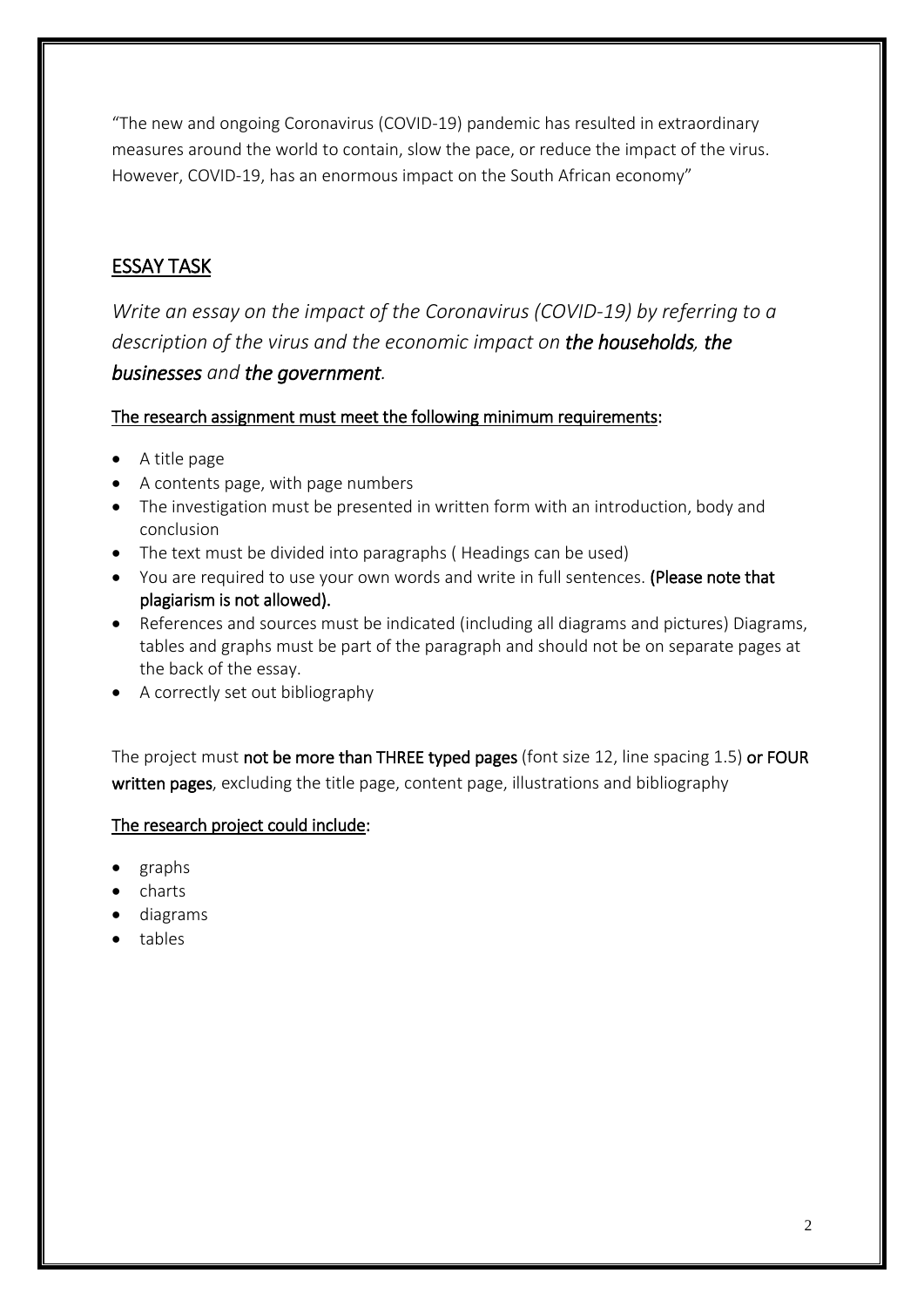### RUBRIC

|                                                                                                                                                                       | 1(2)                                                                                                                    | 2(4)                                                                                                                           | 3(6)                                                                                                                                | 4(8)                                                                                                                                      | 5(10)                                                                                                                                                                                 |                        |
|-----------------------------------------------------------------------------------------------------------------------------------------------------------------------|-------------------------------------------------------------------------------------------------------------------------|--------------------------------------------------------------------------------------------------------------------------------|-------------------------------------------------------------------------------------------------------------------------------------|-------------------------------------------------------------------------------------------------------------------------------------------|---------------------------------------------------------------------------------------------------------------------------------------------------------------------------------------|------------------------|
| Criteria                                                                                                                                                              | <b>Not Achieved</b>                                                                                                     | <b>Partially Achieved</b>                                                                                                      | <b>Achieved</b>                                                                                                                     | Achieved at a good<br>level                                                                                                               | Achieved at an<br><b>Excellent level</b>                                                                                                                                              | <b>Mark</b><br>Awarded |
|                                                                                                                                                                       | $0 - 20%$                                                                                                               | 21-39%                                                                                                                         | 40-59%                                                                                                                              | 60-79%                                                                                                                                    | 80-100%                                                                                                                                                                               |                        |
| <b>Technical</b><br>aspects<br><b>Title page</b><br><b>Content page</b><br>Introduction<br><b>Contents</b><br><b>Conclusion</b><br><b>Bibliography</b><br>Max 3 pages | Has not met the<br>technical requirements<br>at all.<br>Lacking in many<br>aspects<br>Lacking detail in many<br>aspects | Partially meets some<br>technical<br>requirements<br>Not all criteria met -<br>Not enough detail<br>evident in some<br>aspects | Meet the technical<br>requirements<br>Neat appearance of<br>project with adequate<br>attention to detail in<br>most aspects evident | Project is attractive and<br>meets all requirements<br>very well.<br>Very good attention to<br>detail regarding all aspects<br>is evident | Exceeds all technical<br>requirements and has<br>submitted an<br>outstanding piece of<br>work.<br>Supported by graphics<br>(charts, diagrams, and<br>tables)                          | /5                     |
| Content:<br><b>Introduction</b>                                                                                                                                       | Opening is completely<br>ineffective and poorly<br>organized.                                                           | Opening is ineffective,<br>poorly organized, and<br>undeveloped; lack of<br>transition from topic<br>to main ideas.            | Opening is functional<br>but is too brief and/or<br>simplistic; topic is<br>apparent but needs<br>further development.              | Generally engaging<br>opening; presentation of<br>general topic                                                                           | <b>Engaging opening</b><br>introduces the essay's<br>topic and inspires<br>thinking; logically<br>proceeds to the main<br>ideas.                                                      | /5                     |
| Content:<br>Economic<br>impact on the<br>households                                                                                                                   | Shows no or limited<br>understanding of the<br>topic.                                                                   | Has some idea of the<br>topic.<br>Discussion not<br>convincing at all.                                                         | Shows a good<br>understanding of the<br>topic.<br>Discussed in some<br>detail.                                                      | Shows a very good<br>understanding of the topic.<br>Critically analysed &<br>discussed in good detail.                                    | Shows an excellent<br>understanding of<br>the topic.<br>Excellently analysed<br>& discussed in great<br>detail with the<br>candidate's relevant<br>views clearly<br>expressed.        | /10                    |
| Content:<br><b>Economic</b><br>impact on<br>businesses                                                                                                                | Shows no or limited<br>understanding of the<br>topic.                                                                   | Has some idea of the<br>topic.<br>Discussion not<br>convincing at all.                                                         | Shows a good<br>understanding of the<br>topic.<br>Discussed in some<br>detail.                                                      | Shows a very good<br>understanding of the topic.<br>Critically analysed &<br>discussed in good detail.                                    | Shows an excellent<br>understanding of<br>the topic.<br><b>Excellently analysed</b><br>& discussed in great<br>detail with the<br>candidate's relevant<br>views clearly<br>expressed. | /10                    |
| Content:<br><b>Economic</b><br>impact on the                                                                                                                          | Shows no or limited<br>understanding of the<br>topic.                                                                   | Has some idea of the<br>topic.<br>Discussion not<br>convincing at all.                                                         | Shows a good<br>understanding of the<br>topic.<br>Discussed in some<br>detail.                                                      | Shows a very good<br>understanding of the topic.<br>Critically analysed &<br>discussed in good detail.                                    | Shows an excellent<br>understanding of<br>the topic.<br>Excellently analysed<br>& discussed in great<br>detail with the                                                               |                        |